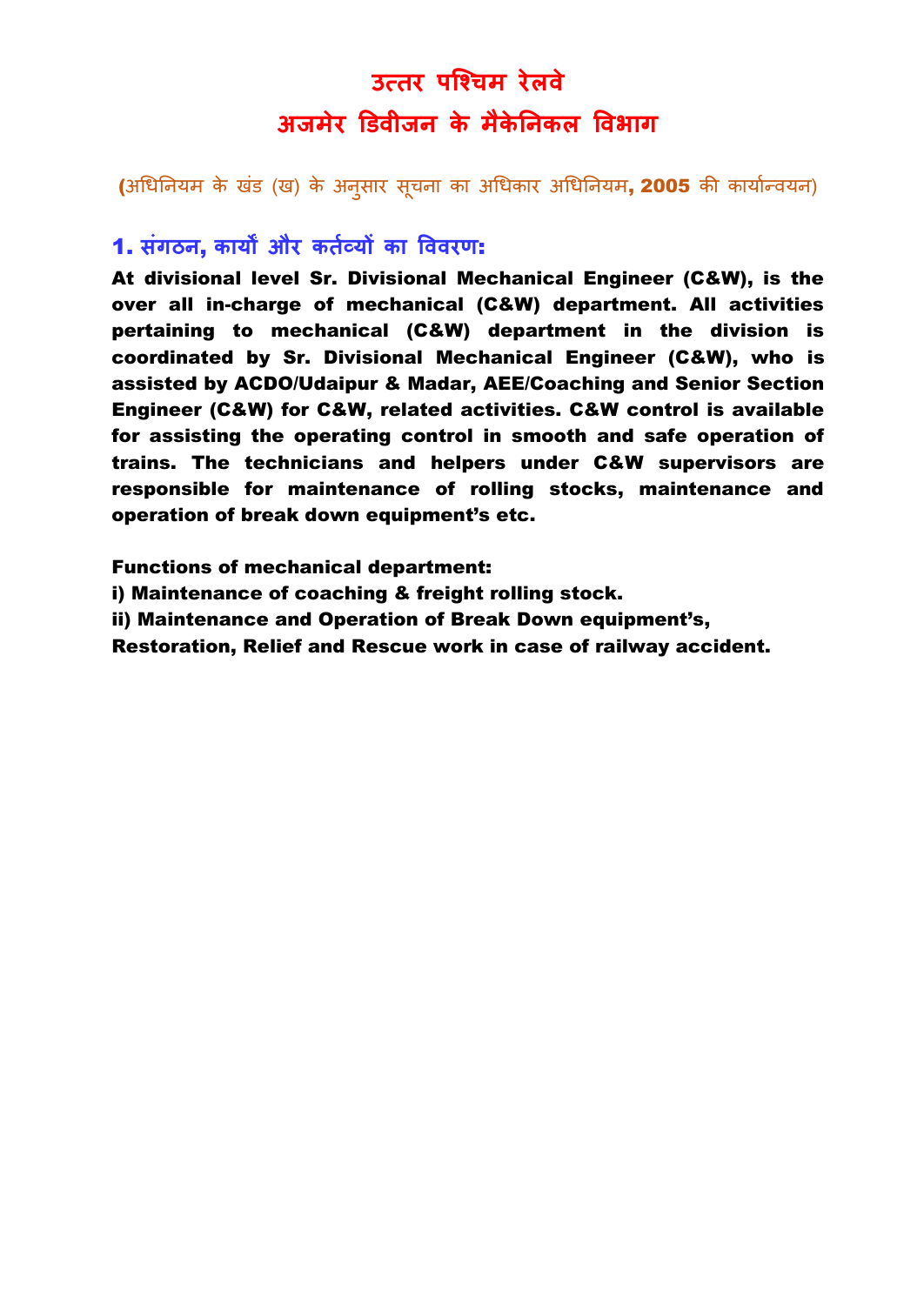# 2. **अधिकाररर्यों और पर्यतवेक्षकों के अधिकार और कततव्र्य** :

| Sr. | <b>Designation</b>        | <b>Duties</b>                                                                                                                                                                                                                                                                                                                                                                                                                                                                              |  |  |
|-----|---------------------------|--------------------------------------------------------------------------------------------------------------------------------------------------------------------------------------------------------------------------------------------------------------------------------------------------------------------------------------------------------------------------------------------------------------------------------------------------------------------------------------------|--|--|
| 1.  | <b>Sr. DME (C&amp;W)</b>  | Overall in-charge of mechanical (C&W)<br>department at divisional level. Overall<br>management and co-ordination<br>of all<br>activities pertaining to mechanical (C&W)<br>department, decision making, dealing of<br>D&A cases, exercising of financial powers<br>for procurement of vital items, engaging<br>contractors for works and maintenance<br>under mechanical<br>contracts<br>operated<br>(C&W) department, coordination with HQ<br>and other department in the division.       |  |  |
| 2.  | <b>ACDO/Madar</b>         | Management of C&W activities at Madar,,<br>Marwar Jn. and<br><b>Aburoad</b><br>units, co-<br>ordination with Divisional head quarter for<br>smooth functioning of field units, dealing<br>of D&A cases, Exercising financial power<br>for procurement of items required for day<br>activities, test checking<br>day<br>to<br>of<br>contractual works, monitoring installation,<br>maintenance smooth functioning of vital<br>and<br>under<br>Mech.<br>assets<br>equipment's<br>Department. |  |  |
| 3.  | <b>ACDO/Udaipur</b>       | <b>Management of C&amp;W and Loco activities</b><br>at Udaipur and Mavli units, co-ordination<br>with Divisional head quarter for smooth<br>functioning of field units, dealing of D&A<br>cases, Exercising financial power for<br>procurement of items required for day to<br>activities, test checking<br>of<br>day<br>contractual works, monitoring installation,<br>maintenance smooth functioning of vital<br>assets and equipment's under Mech.<br>Department.                       |  |  |
|     | <b>AEE/Madar</b>          | <b>Management of Coaching</b><br><b>Electrical</b><br>activities at Madar Coach Care Complex,<br>co-ordination with Divisional head quarter<br>for smooth functioning.                                                                                                                                                                                                                                                                                                                     |  |  |
| 4.  | <b>Engineer (C&amp;W)</b> | Supervision for maintenance of passenger<br>carrying<br>coaches,<br>supervision<br>оf<br>contractual activities operated under C&W<br>wing, supervision in maintenance and<br>operation of break down equipment's,<br>management<br><b>of</b><br>for<br>staff<br>such<br>maintenance.                                                                                                                                                                                                      |  |  |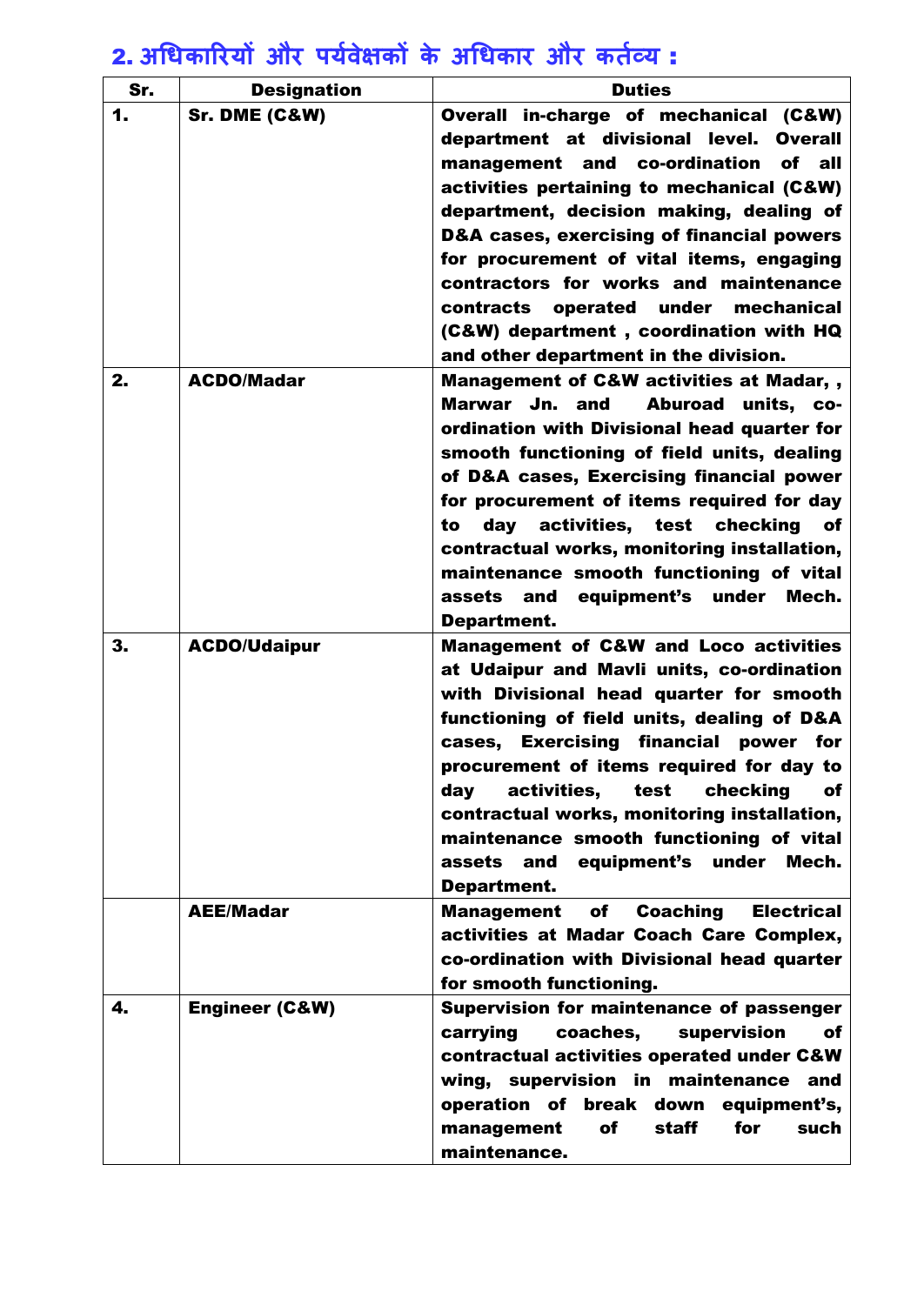#### 3. **ननणर्यत प्रक्रिर्या मेंपर्यवत ेक्षण की प्रक्रिर्या सहित प्रक्रिर्या**-

The activities at the field unit level are supervised by the respective Engineer (C&W) in different grades. In C&W wing, there are 2 level of supervision viz. Junior Engineer and Sr. Section Engineer who manages the depot activities and take minor decisions for day to day disposal of works. The extraordinary cases where decisions at these levels are not possible, the issue is referred to the higher authorities' i.e Assistance Divisional Mechanical Engineer (C&W), Ajmer. Major decisions like policy decisions, staff welfare, creation of posts, additional assets, creation of facilities etc. are taken by the branch officer i.e Senior Divisional Mechanical Engineer (C&W). The decision which are beyond the competency of the Sr. Divl. Mechanical Engineer (C&W) is referred to Addl. Divisional Railway Manager (ADRM) or Divisional Railway Manager (DRM) or the case is sent to Zonal HQ for further disposal at higher level.

#### 4. **अपने कार्यों के ननवतिन के ललए इसके द्वारा ननिातररत मापदण् ि-**

Different targets are being set by the zonal office for each division to follow during a particular financial year. The divisional unit and the field units are acting as per the target set by the zonal HQ. At Rly. Board level, some mission items are set which are being followed by the different divisional unit and field units under the supervision and guidance of zonal HQ. For freight maintenance, there are certain targets for no. of en-route wagons detached, no. of train parting cases, no. of poor brake power etc., for coaching services, the targets are for number of coach detached en-route, number of coaches attended for schedule maintenance in the primary depot, no. of punctuality loss cases due to improper maintenance. Besides, there are targets for safety performance like number of inspections at different levels done, number of safety drives at different level undertaken, number of accident/derailment cases on C&W account. There are also targets for disposal of scrap for both ferrous and nonferrous metals.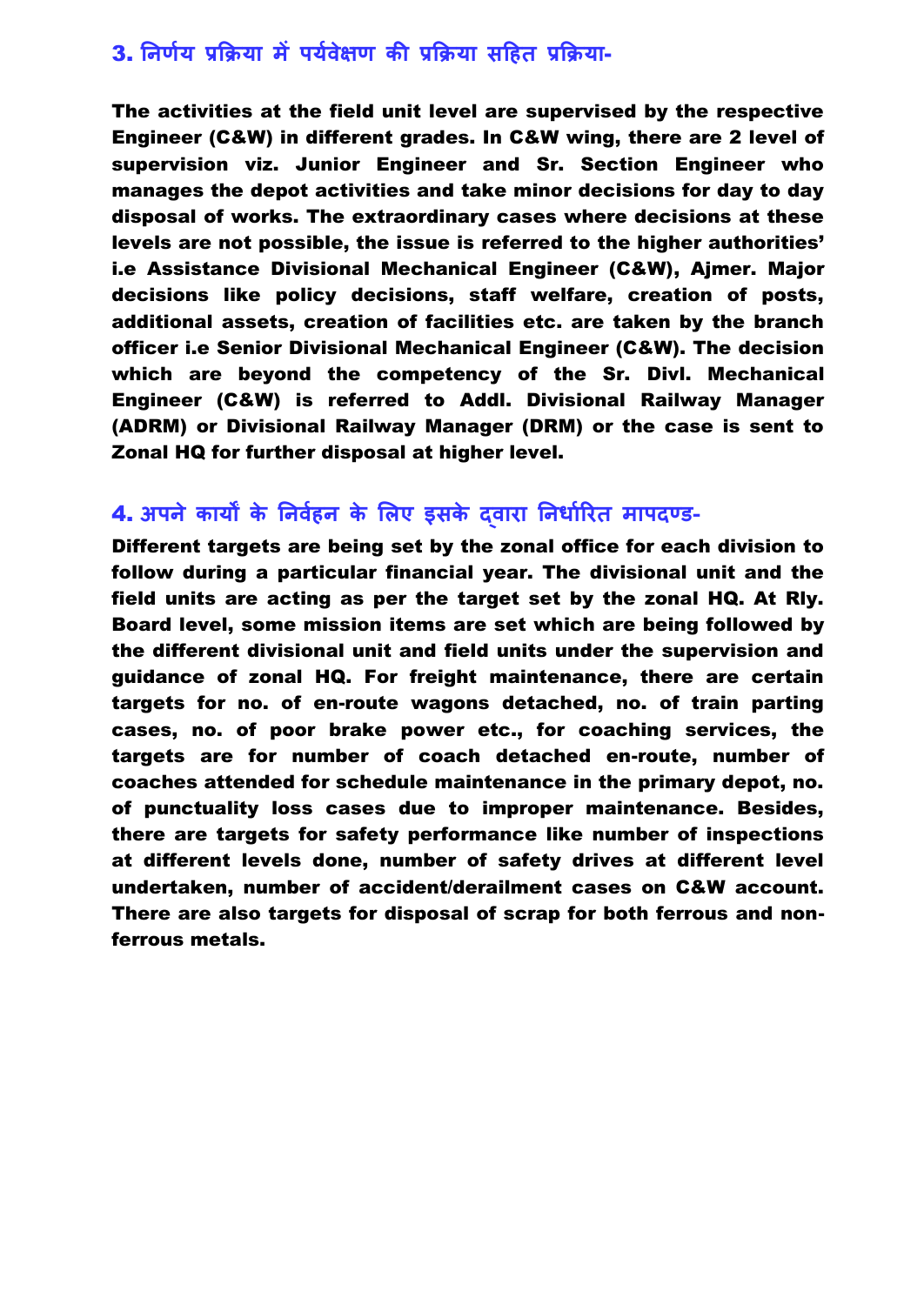## 5. **ननर्यम**, **ववननर्यम**, **ननदेश**, **ननर्यमावली और ररकॉित जो इनके ननर्यंत्रण में र्या इसके कमतिाररर्यों द्वारा अपनेकार्यत के ननवित न के ललए उपर्योग क्रकए जाते िैं :**

- (A) Rules and regulations:
- i) Railway Service Conduct Rule.
- ii) Disciplinary and Appeal Rule.
- iii) Hours of Employment Regulation.
- iv) Pass Rule.
- v) Leave Rule.
- vi) Pension Rule.
- (B) Instructions and Manuals:
- i) Indian Railway Establishment Code.
- ii) Indian Railway Financial Code.
- iii) General Conditions of Contract and standard specification.
- iv) Coach Maintenance Manual.
- v) Wagon Maintenance Manual.
- vi) General Rule and Service Rules.
- vii) Accident Manual.
- viii) Indian Railway Store code.
- ix) Indian Railway Conference Rule- Pt-III & IV.

x) Various technical pamphlets and instructions issued by RDSO from time to time.

- xi) Various instructions issued by Railway Board from time to time.
- xii) General and subsidiary rule

### 6. **इसके द्वारा र्या इसके ननर्यंत्रण में रखेगए दस्तावजे ों की श्रेणणर्यों का वववरण:**

Codes, Manuals, Specification, Drawing, C&W maintenance related documents, Records, files pertaining to inspections at various levels and remedial action. The policy guidelines and instructions from board, corrections slip to various Codes & manuals. Internal correspondence to carry out official jobs, which are not relevant to public at large.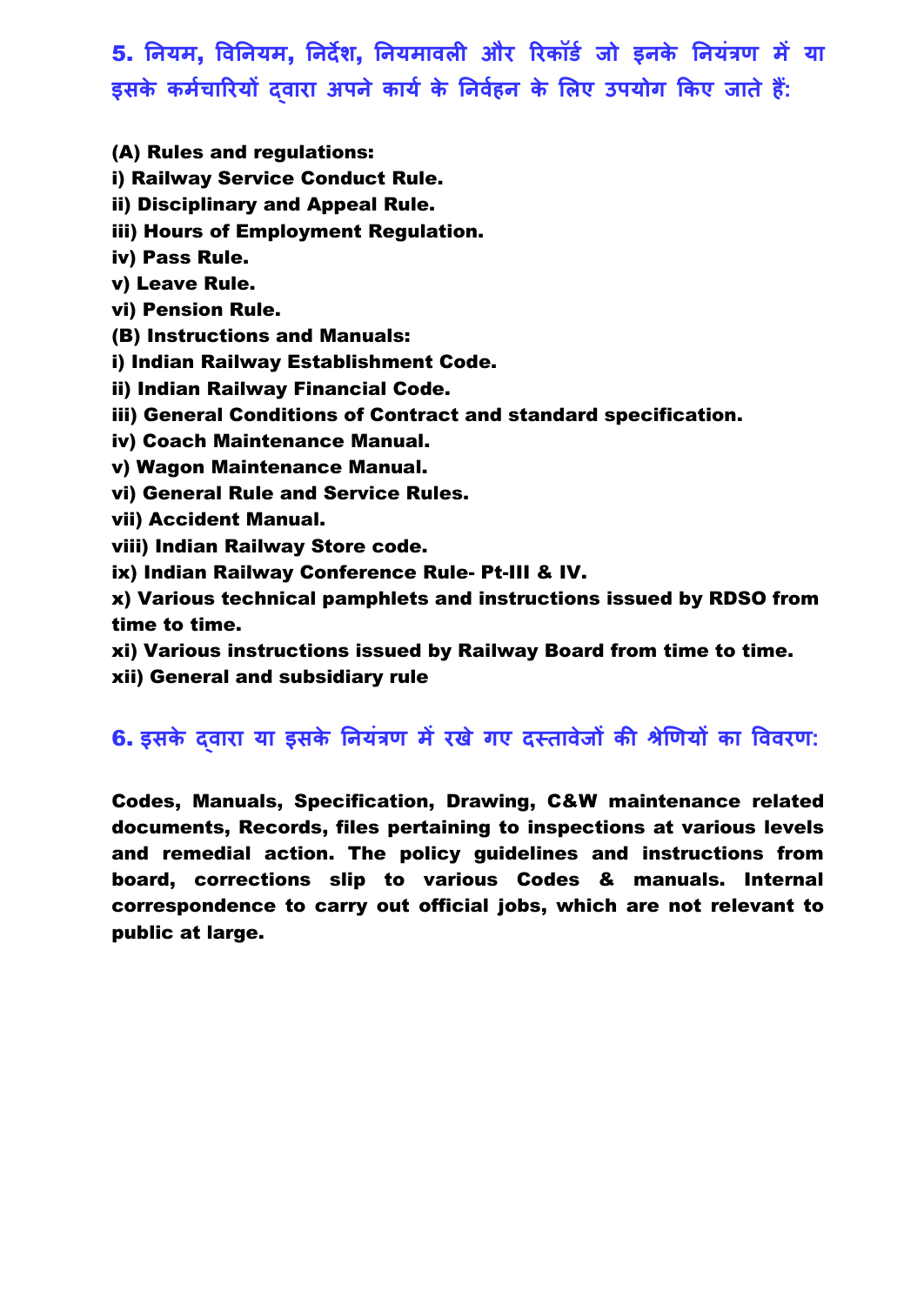7. **क्रकसी भी व्र्यवस्था का वववरण जो उसकी नीनत बनाने र्या उसके कार्यातन्वर्यन के संबंि मेंजनता के सदस्र्यों के साथ परामशत र्या प्रनतननधि के ललए मौज ूद िै-**

For internal matters, there are arrangements for holding informal meetings, PNM etc. with the recognized trade unions at suitable intervals in which the various issues regarding establishment, operational aspects, staff welfares etc. are discussed and resolved accordingly. for public related matters, the branch officer of the division does not has any power to hold any meeting with the public representatives', however, Divisional Railway Manager periodically holds meeting with the Divisional Railway Users Consultative Committee (DRUCC) and may hold press conference for dealing public issues. Besides, there is public relation organization in every divisional office through which representation is being accepted. For improvement of service and passenger amenities in passenger trains, Railway administration accepts the various complaints and suggestions from the bonafide railway passengers and act accordingly for disposal thereof.

8. **बोित**, **पररषद**, **सलमनतर्यों और अन्र्य ननकार्यों का वववरण श्जसमें दो र्या दो से अधिक व्र्यश्ततर्यों को शालमल क्रकर्या गर्या िै**, **वे इसके हिस्से के रूप में र्या इसकी सलाि के ललए गहठत िैं** , **और तर्या उन बोित**, **सलमनतर्यों और अन्र्य ननकार्यों की बठै कें जनता के ललए ख ु ली िैंर्या निीं। इस तरि की बैठक के लमनट जनता के ललए सल ु भ िैं :**

In mechanical there is no such board, council, committee or other body.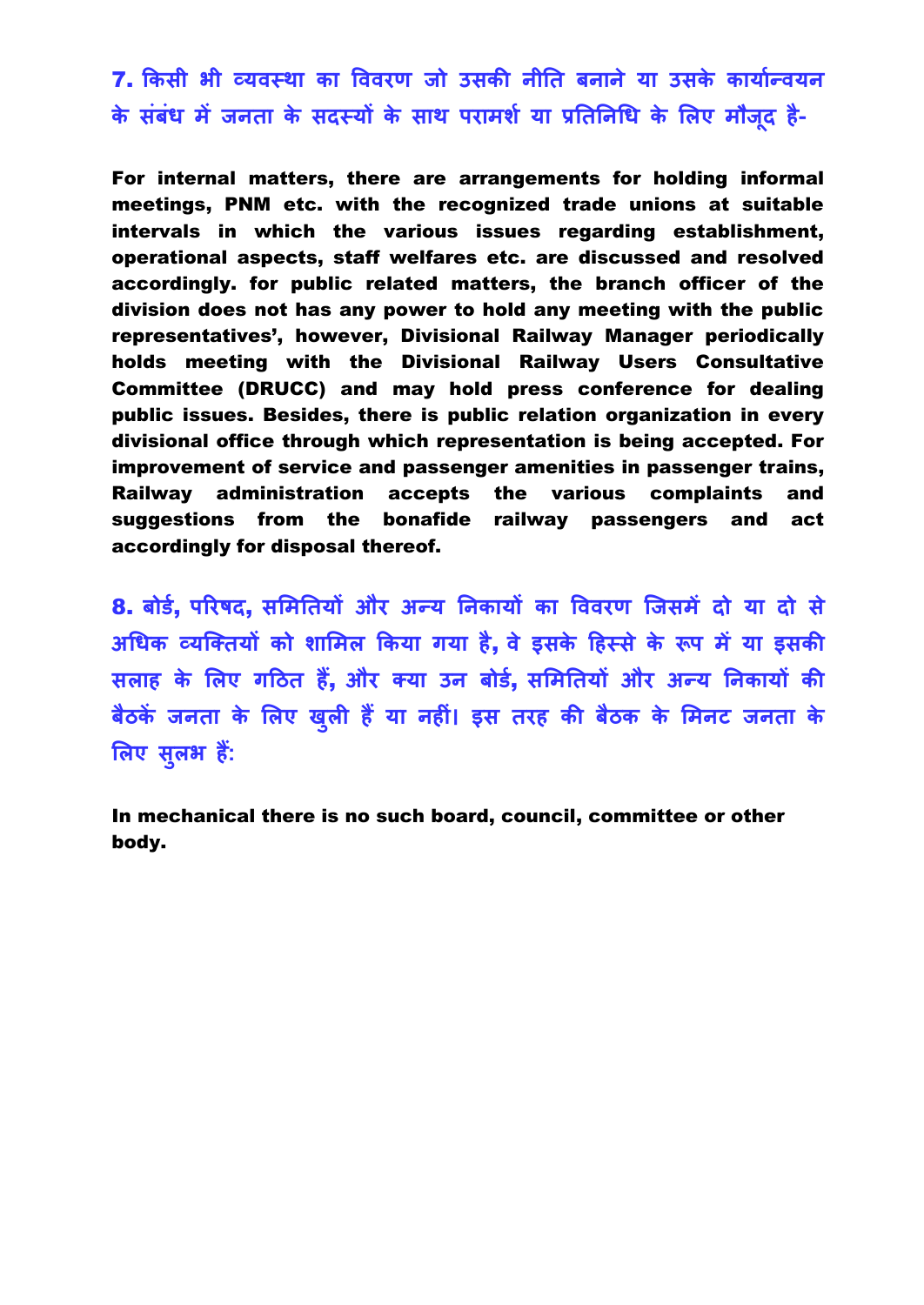## 9. **अधिकाररर्यों और कमित ाररर्यों की एक ननदेलशका -**

| Sr.No                   | <b>Name</b>                              | <b>Designation</b>        | <b>Basic Pay</b> | Grade<br>Pay | <b>Scale</b> | <b>Mobile No</b> |
|-------------------------|------------------------------------------|---------------------------|------------------|--------------|--------------|------------------|
| 1                       | Shri D. Balaji                           | Sr.DME(C&W)All            | 53470            | 8700         | 37500-75000  | 9001196400       |
| $\mathbf{2}$            | <b>Shri N.K Verma</b>                    | <b>DEnHM/AII</b>          | 30320            | 5400         | 15600-39100  | 9001196403       |
| 3                       | <b>Shri D.P Sharma</b>                   | <b>ACDO/UDZ</b>           | 22100            | 5400         | 15600-39100  | 9001196907       |
|                         | <b>Shri Palash Saxena</b>                | <b>ACDO/MD</b>            | 61300            | 5400         | 15600-39100  | 9001196415       |
| 4                       | <b>Shri Kailash</b><br><b>Shahani</b>    | <b>DCWI(HQ)/AII</b>       | 29310            | 4800         | 9300-34800   | 9001196410       |
| 5                       | <b>Shri Govind Jatia</b>                 | <b>DCWI(Material)/All</b> | 28750            | 4800         | 9300-34800   | 9001196412       |
| 6                       | <b>Shri Dilip Kumar</b><br><b>Phalke</b> | <b>DCWI(Maint)/All</b>    | 29940            | 4600         | 9300-34800   | 9001196411       |
| $\overline{\mathbf{z}}$ | <b>Shri R. Mandawat</b>                  | <b>SRSI/AII</b>           | 21750            | 4600         | 9300-34800   | 9001196413       |
| 8                       | <b>Shri Kalyan Singh</b>                 | <b>CCCR/AII</b>           | 29310            | 4800         | 9300-34800   | 9001196419       |
| 9                       | <b>Shri N.L Mehra</b>                    | <b>SSE/AII</b>            | 31460            | 5400         | 9300-34800   | 9001196423       |
| 10                      | <b>Shri S.P Singh</b>                    | <b>SSE/ABR</b>            | 29940            | 4800         | 9300-34800   | 9001196432       |
| 11                      | <b>Shri R.P Sharma</b>                   | <b>SSE/MD</b>             | 24264            | 4800         | 9300-34800   | 9001196424       |
| 12                      | <b>Shri Prakash</b>                      | <b>SSE/ABR</b>            | 18550            | 4600         | 9300-34800   | 9001196430       |
| 13                      | <b>Shri Shiv Raj</b>                     | <b>JE/MJ</b>              | 17890            | 4200         | 9300-34800   | 9001196429       |
| 14                      | <b>Shri Saleem</b>                       | <b>JE/MVJ</b>             | 20300            | 4200         | 9300-34800   | 9001196435       |
| 15                      | Shri Gajendra<br>Jotiyana                | <b>COS/AII</b>            | 25010            | 4800         | 9300-34800   | 9001196416       |
| 16                      | <b>Shri Umesh</b>                        | <b>SSE/EnHM</b>           | 52000            | 4600         | 9300-34800   | 9001193602       |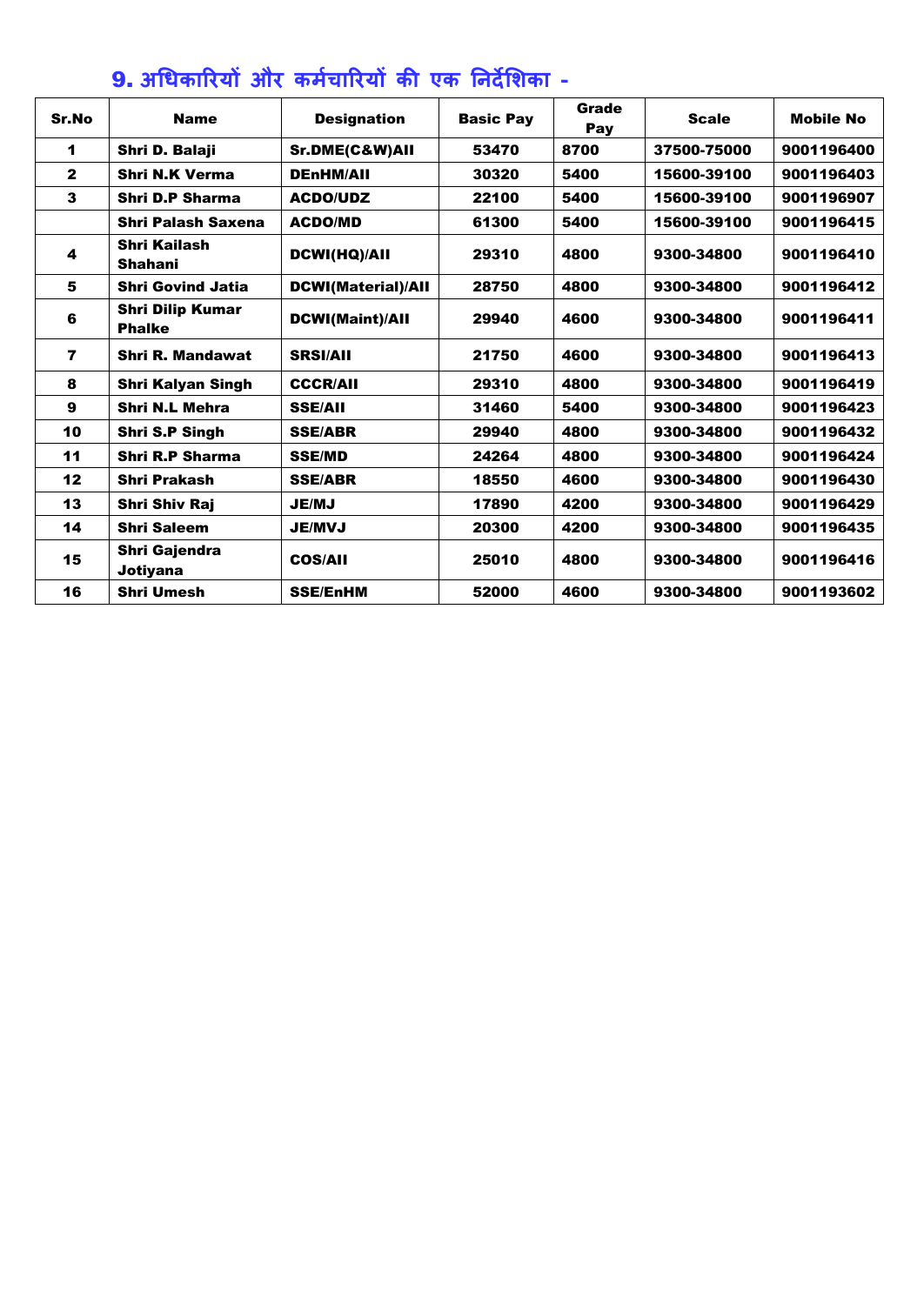|                |                           |                           | <b>Basic Pav</b> | Grade | <b>Scale</b> |                  |
|----------------|---------------------------|---------------------------|------------------|-------|--------------|------------------|
| Sr.No          | <b>Name</b>               | <b>Designation</b>        |                  | Pay   |              | <b>Mobile No</b> |
| 1              | Shri D. Balaji            | Sr.DME(C&W)All            | 53470            | 8700  | 37500-75000  | 9001196400       |
| $\mathbf{2}$   | <b>Shri N.K Verma</b>     | <b>DEnHM/AII</b>          | 30320            | 5400  | 15600-39100  | 9001196403       |
| 3              | <b>Shri D.P Sharma</b>    | <b>ACDO/UDZ</b>           | 22100            | 5400  | 15600-39100  | 9001196907       |
| 4              | <b>Shri Palash Saxena</b> | <b>ACDO/MD</b>            |                  |       |              |                  |
|                | <b>Shri Kailash</b>       | <b>DCWI(HQ)/AII</b>       |                  |       |              |                  |
| 5              | <b>Shahani</b>            |                           | 29310            | 4800  | 9300-34800   | 9001196410       |
| 6              | <b>Shri Govind Jatia</b>  | <b>DCWI(Material)/All</b> | 28750            | 4800  | 9300-34800   | 9001196412       |
|                | <b>Shri Dilip Kumar</b>   |                           |                  |       | 9300-34800   |                  |
| $\overline{7}$ | <b>Phalke</b>             | <b>DCWI(Maint)/All</b>    | 29940            | 4600  |              | 9001196411       |
| 8              | <b>Shri R. Mandawat</b>   | <b>SRSI/AII</b>           | 21750            | 4600  | 9300-34800   | 9001196413       |
| 9              | <b>Shri Kalyan Singh</b>  | <b>CCCR/AII</b>           | 29310            | 4800  | 9300-34800   | 9001196419       |
| 10             | Shri M.L. Prajapati       | <b>SSE/AII</b>            | 31460            | 5400  | 9300-34800   | 9001196423       |
| 11             | <b>Shri S.P Singh</b>     | <b>SSE/ABR</b>            | 29940            | 4800  | 9300-34800   | 9001196432       |
| 12             | <b>Shri R.P Sharma</b>    | <b>SSE/MD</b>             | 24264            | 4800  | 9300-34800   | 9001196424       |
| 13             | <b>Shri Prakash</b>       | <b>SSE/ABR</b>            | 18550            | 4600  | 9300-34800   | 9001196430       |
| 14             | <b>Shri Shiv Raj</b>      | <b>JE/MJ</b>              | 17890            | 4200  | 9300-34800   | 9001196429       |
| 15             | <b>Shri Saleem</b>        | <b>JE/MVJ</b>             | 20300            | 4200  | 9300-34800   | 9001196435       |
|                | <b>Shri Gajendra</b>      | <b>COS/AII</b>            |                  |       | 9300-34800   |                  |
| 16             | Jotiyana                  |                           | 25010            | 4800  |              | 9001196416       |

### 10. **अधिकारीर्यों एवं कमतिाररर्यों का वववरण िै-**

11. **अपनी प्रत्र्येक एजेंसी को बजट आवंहटत क्रकर्या गर्या**, **जो सभी र्योजनाओं के**  विशेष व्यय का संकेत देता है और किए गए संवितरण पर रिपोर्ट-

| S.No. | <b>Demand No</b>  | <b>Demand</b><br>description                          | <b>Original Budget</b><br><b>Grant for 2019-20 in</b><br>thousands of Rs. |
|-------|-------------------|-------------------------------------------------------|---------------------------------------------------------------------------|
| 1.0   | 6D <sub>200</sub> | <b>Coaching</b><br>maintenance                        | 240711                                                                    |
| 2.0   | <b>7E 300</b>     | <b>Maintenance of</b><br>plants &<br>equipment's      | 31603                                                                     |
| 3.0   | <b>8F 500</b>     | <b>Operating</b><br>expenses-<br><b>Rolling stock</b> | 1840790                                                                   |

12. **सश्ससिी कार्यतिमों के ननष्पादन का मामला**, **श्जसमें आवंहटत रालश और ऐसे कार्यतिमों के लाभाधथर्यत ों का वववरण शालमल िै : लागूनिीं.**

13. **ररर्यार्यतों के प्राप्तकतातओं के वववरण परलमट र्या प्राधिकरण द्वारा हदए गए: लागूनिीं**

14. **सूिना के संबंि में वववरण**, **उसके पास उपलसि र्या उसके पास**, **इलेतरॉननक रूप में कम: लागूनिीं**